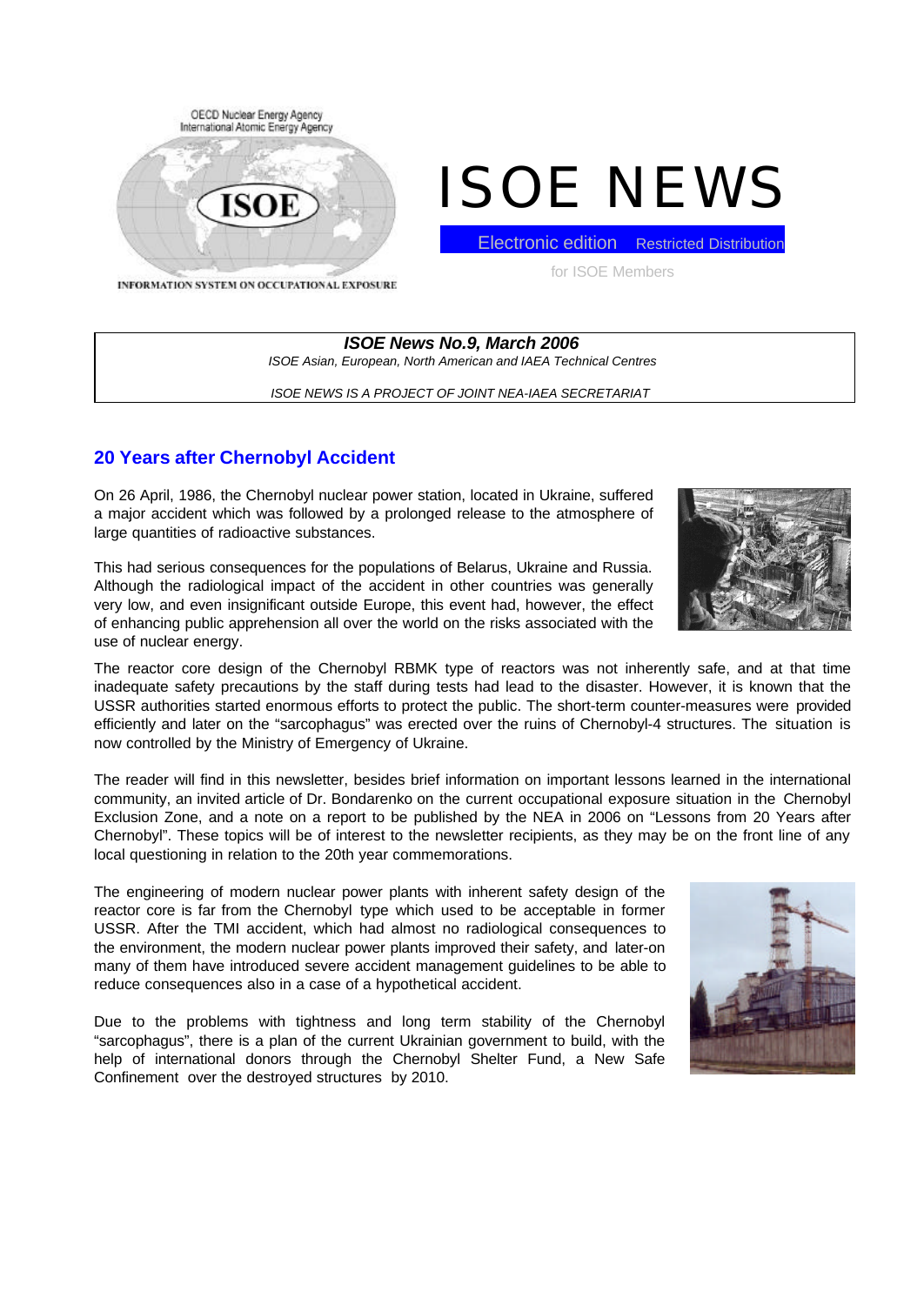### **Lessons learned at the international level**

#### *(based on the information available at www.nea.fr)*

The Chernobyl accident was very specific in nature and it should not be seen as a reference accident for future emergency planning purposes. However, it was very clear from the reactions of the public authorities in the various countries that they were not prepared to deal with an accident of this magnitude and that technical and/or organisational deficiencies existed in emergency planning and preparedness in almost all countries.



 Figure 1: Contamination map of the situation after the accident (37 kBq is equivalent to 1 microCi); in km scale.

The lessons that could be learned from the Chernobyl accident were, therefore, numerous and encompassed all areas, including reactor safety and severe accident management, intervention criteria, emergency procedures, communication, medical treatment of irradiated persons, monitoring methods, radio-ecological processes, land and agricultural management, public information, etc.

However, the most important lesson learned was probably the understanding that a major nuclear accident has inevitable transboundary implications and its consequences could affect, directly or indirectly, many countries even at large distances from the accident site. Major improvements have been achieved since the accident, and important international mechanisms of co-operation and information were established, such as the international conventions on early notification and assistance in case of a radiological accident by the IAEA and the EC, the international nuclear emergency exercises (INEX) programme by the NEA, the international accident severity scale (INES) by the IAEA and NEA, and the international agreement on food contamination by the FAO and WHO.

In the scientific and technical area, besides providing new impetus to nuclear safety research, especially on the management of severe nuclear accidents and the source term behaviour, this new climate led to renewed efforts to expand knowledge on the harmful effects of radiation and their medical treatment and to revitalise radioecological research and environmental monitoring programmes.

Substantial improvements were also achieved in the definition of criteria and methods for the information of the public, an aspect whose importance was particularly evident during the accident and its aftermath. At the national level, many countries have established nationwide emergency plans in addition to the existing structure of local emergency plans for individual nuclear facilities.

Impressive is the progress made concerning the distribution of stable iodine near nuclear power plants, a subject that was more or less taboo before the accident. Here the NEA Committee on Radiation Protection and Public Health (CRPPH) advised how very important it is to involve all social partners. This idea, which originated in the context of accident management, has been taken up by many other disciplines, including the management of nuclear waste. This fundamental point is also one of the positive lessons learned from the accident.

Another lesson of policy significance concerns the reclamation of contaminated land. As has been seen, contamination, particularly in forest environments, has tended to reach ecological stability. While it was previously thought that contamination levels would decline due to natural removal processes, this has not proven to be the case generally, such that policy makers will be forced to deal with such problems for longer periods. The decrease of contamination levels from now on will be mainly due to radioactive decay indicating that radioactive caesium will be present for approximately 300 years (10 half-lives of Cs-137). Because of this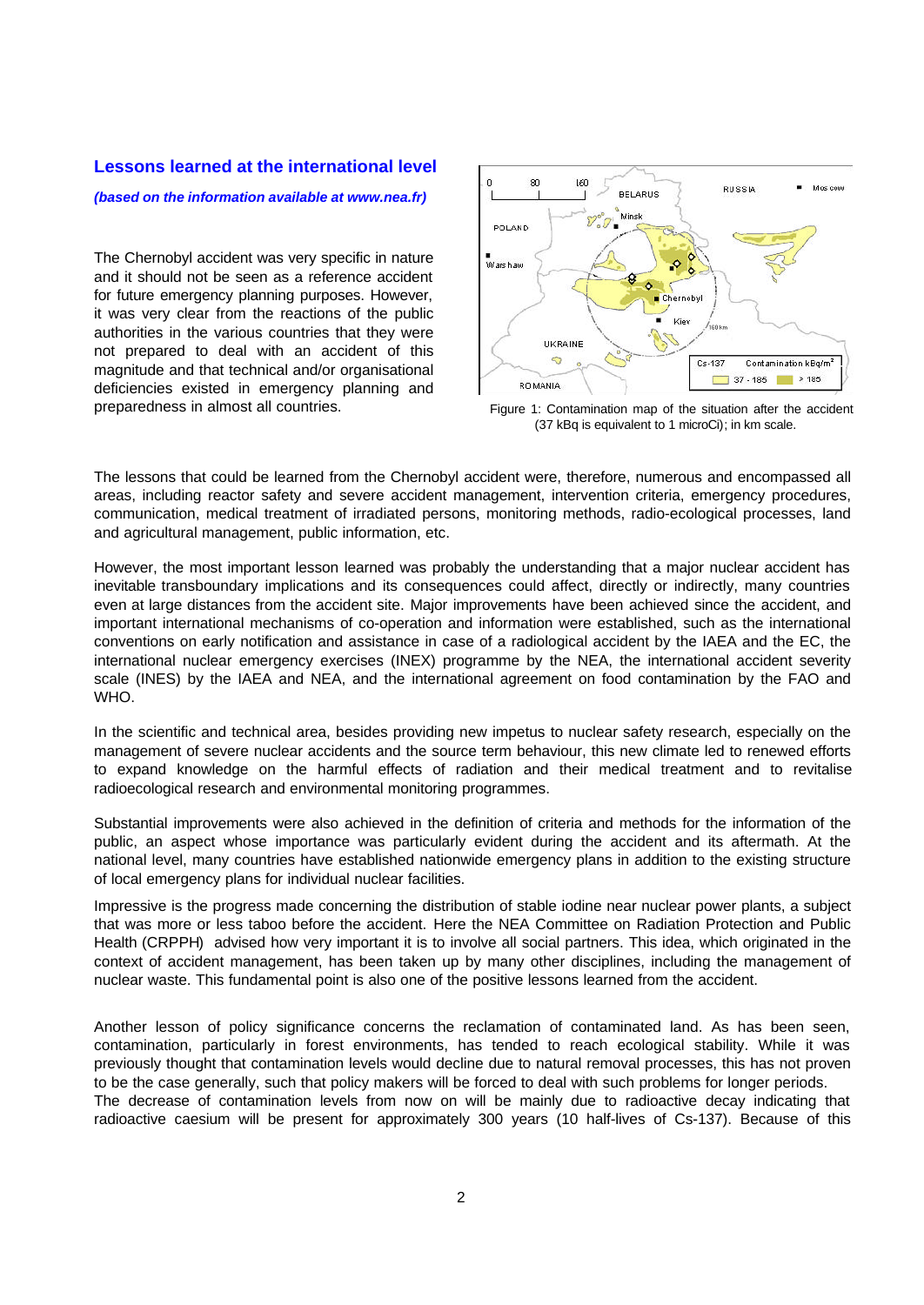persistence of contamination, the importance of stakeholder involvement in the development of approaches to living in the contaminated territories has been highlighted.

# **Radiation Exposure Monitoring in the Chornobyl Exclusion Zone**

*Oleg O. Bondarenko, PhD, Deputy Director of main Radiation Safety Service of Chornobyl Radioecological Centre*



### **Introduction**

The territory of the Chornobyl Exclusion Zone (CEZ) was formed as a result of evacuation occurring between 27 April and August 1986 of 90784 inhabitants of 69 settlements (67 villages and towns Prypiat and Chornobyl) located in the Chornobyl and Polisski districts of the Kiev region, and of 7 villages located in the Narodychi and Ovruch districts of the Zhytomyr region (including 49360 inhabitants from Prypyat town). The CEZ is a territory of special jurisdiction and is run according to the Law of Ukraine "On the legal regime of the territory contaminated as a result of the Chornobyl Catastrophe" as well as many other legal acts by the State Department – Administration of the CEZ of the Ministry for Emergency of Ukraine.

### **Information on the Exclusion Zone**

Radiation remains to these days a main factor of potential detriment for the population living in adjacent territories as well as for the whole population of Ukraine and neighboring countries. A large part of the activity released as a result of the accident at the Chornobyl NPP is located within the CEZ. An estimate of accumulated radionuclide activity distributed at different areas within the CEZ is shown in the Table 1. With respect to nuclear fuel material, there are also 21284 spent fuel assemblies stored at the Chornobyl NPP site.

Table 1 – Distribution of the total activity by main objects and components of the CEZ

| Objects / Areas                                    | Activity in PBq |
|----------------------------------------------------|-----------------|
| Territory                                          | 8.1             |
| Cooling pond                                       | 0.2             |
| Radioactive waste storage facilities               | 5.5             |
| Radioactive waste temporal localization facilities | 2.1             |
| Object "Shelter"                                   | 740             |

The best way to comprehend the complexity of radiation exposure monitoring in the CEZ is to look at the statistics presented in Table 2 below.

Table 2 – Data of Chornobyl Exclusion Zone (CEZ)

| Area            | 2600 $km^2$                                                                                |
|-----------------|--------------------------------------------------------------------------------------------|
| <b>Borders</b>  | Length of the border of the exclusion zone is 441.2 km including the international         |
|                 | border with Belarus of 154.5 km and 36.9 km of water borders                               |
| Personnel       | Up to 15,000 workers of almost 100 organizations (including subcontractors) are            |
|                 | registered annually. Their typical fields of work include all aspects of radioactive waste |
|                 | and nuclear material management, civil engineering, water and forest resource              |
|                 | management, radiation safety, scientific research, administration, guarding, life          |
|                 | sustenance, infrastructure maintenance, etc.                                               |
| <b>Visitors</b> | More than 20,000 visitors enter the exclusion zone annually including former local         |
|                 | citizens (evacuees)                                                                        |
| Transport       | About 100,000 motor cars and 1500 railway carriages are checked up annually at exit        |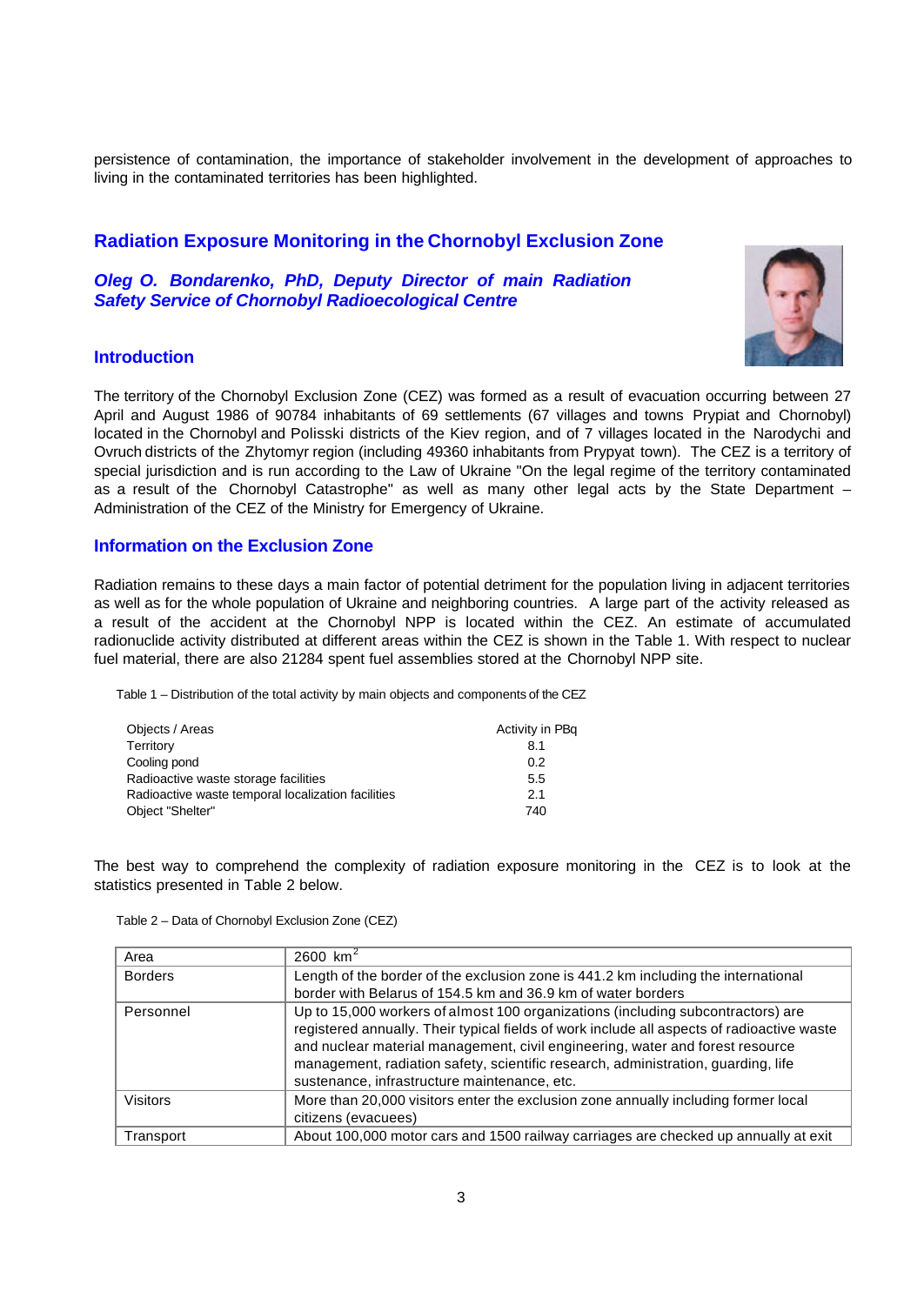About 3500 personnel arrive daily to the Chornobyl NPP site by train and cars from Slavutych town. Slavutych is located approximately 70 km North-West from the site. A similar number of personnel use Chornobyl town as a camp for living and work throughout all the CEZ territory. The shift of the permanent personnel in Chornobyl occurs on a weekly and fortnight basis. Naturally, the Chornobyl NPP site is one of the most contaminated place in the CEZ – within the isoline of 37 MBq $m^2$  of primary fallout of  $^{137}$ Cs. Chornobyl has lower contamination levels – between isolines of 0.37 and 0.74 MBq $m<sup>-2</sup>$ . However, all the routes and stationary workplaces were decontaminated and have been strictly maintained at accordingly safe levels.

#### **Radiation Exposure Controls**

The State specialized enterprise "Ecocentre" was founded by the Ministry of Ukraine for Emergencies to provide radiation safety and radiation-ecological monitoring in the CEZ. The enterprise operates according to national requirements of quality assurance, it owns laboratories and methods (certified or metrology attested), appropriated work licenses and qualified staff of about 280 employees. Safety service work covers more than 100 different objects, including temporal radioactive waste facilities in the CEZ. The enterprise maintains 6 stationary dosimetric check-points. Up to 100 000 transport units per year passed radiation control.

**External exposure -** Last year's individual dose monitoring covered approximately 6000 workers in the CEZ (a similar number is covered by the radiation safety service of the Chornobyl NPP). Almost the same number of personnel passes through whole body monitoring to control incorporation of <sup>137</sup>Cs. External exposure of professionals as well as the number of personnel has been gradually decreasing since the accident.

During the last five years the average individual dose has been between 1 and 2 mSv. Each year several thousand radiation dose reports are prepared for people from Ukraine and the Former Soviet Union countries. External exposure (average individual and collective dose) of the personnel of enterprises engaged within the CEZ (except the Chornobyl NPP) is provided in the Figure 2.



Though these data include emergency action doses of 1986, they are not complete. At that time several dose registers of different Soviet Ministries existed. The three dose register left at the Chornobyl site are not yet consolidated. A certain amount of data is not available or is lost.

Many people worked as emergency workers in 1986-1987 and later applied for their individual dose records. For those whom instrumental records cannot be found, the procedure of retrospective dose restoration is applied.

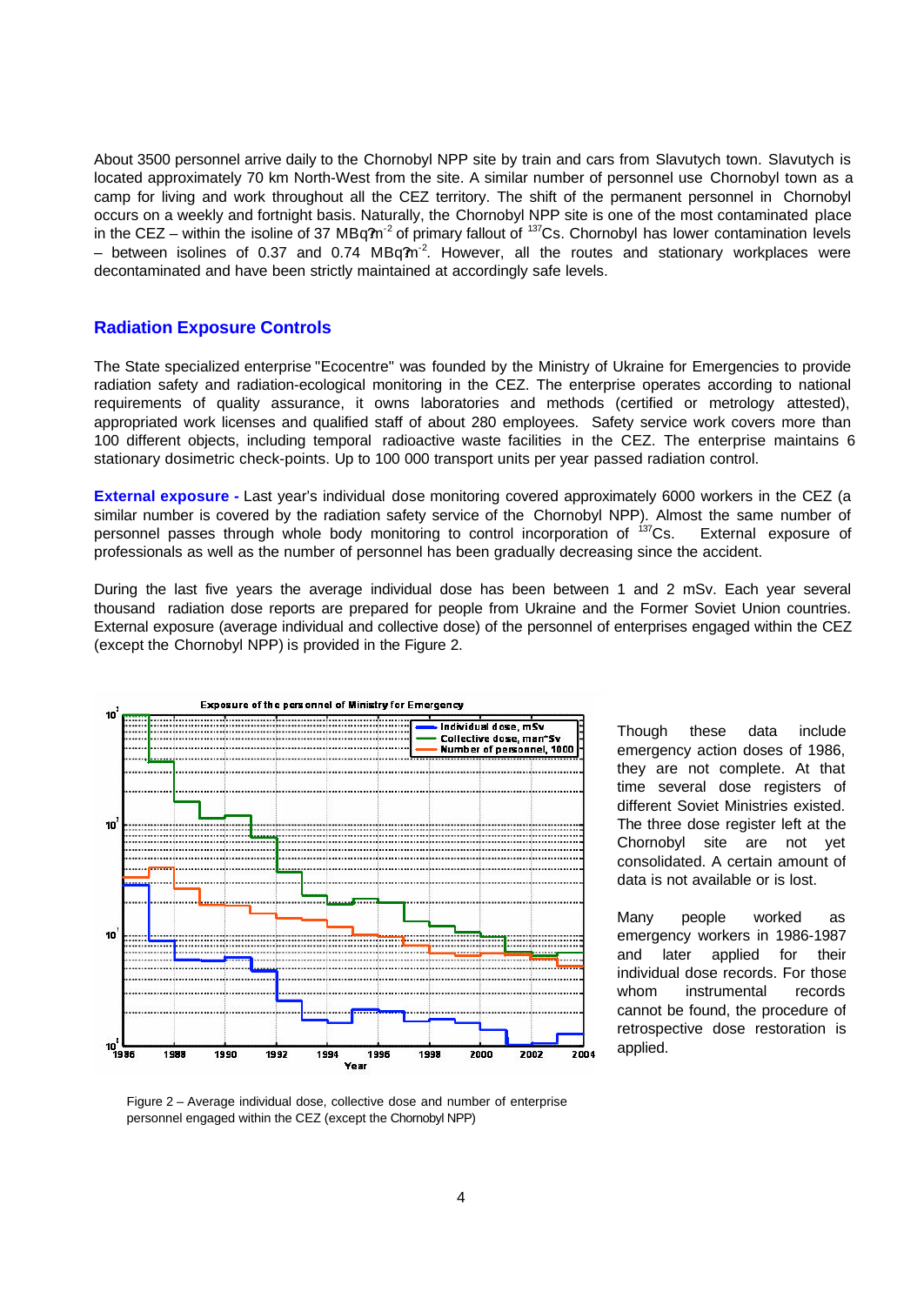**Internal exposure-** The issue of internal dose monitoring is still an unresolved problem within the CEZ. Measurement of  $137Cs$  in the human body is the main instrument for internal dose monitoring. However, considering <sup>137</sup>Cs as a tracer of the whole radionuclide mix with a use of whole body counters is not helpful for the several reasons:

- The correlation between <sup>137</sup>Cs and transuranic radionuclides (TRU) is not constant (variation of  $137$ Cs/TRU ratio can be described by the ratio of the 95% to 5% percentiles of  $137$ Cs/TRU; from some observations this variation is about 15, whereas the maximal variation (i.e. max/min) can reach 1000),
- The difference in metabolism is very significant, and
- ß  $137$ Cs intake into a human organism via the food chain essentially lowers the possibility of identifying the inhalation intake of the whole radionuclide mix using  $137$ Cs as a tracer.

Thus using the  $137$ Cs-based methods makes the level of false alarms unacceptably high. Typical  $137$ Cs contamination of the human body does not exceed  $3 - 6$  kBq (99% confidence interval). At the same time, from 2/3 to 3/4 of the measured personnel have a <sup>137</sup>Cs body content below the minimal detectable value (about 500 Bq). Nevertheless, several cases showing excess of 50 kBq are usually registered annually. Conducted investigations of all these cases show that the only reason of such an elevated activity is the unauthorized consumption of local "Chornobyl" food (mushrooms, fish, etc.).

The main risk for internal exposure of personnel is due to transuranic radionuclides (TRU) –  $^{238-241}$ Pu and  $^{241}$ Am. The presence of Cm isotopes with respect to dosimetric considerations is negligible. Table 3 shows the contribution to internal exposure from inhalation intake for radionuclides of the Chornobyl mix for S and M types of systemic uptake of aerosols.

|                 | Radionuclide   | Contribution factors to dose |              |
|-----------------|----------------|------------------------------|--------------|
| Radionuclide(s) | composition, % | Type $S(\%)$                 | Type M $(%)$ |
| $137$ Cs        | 59             | 5                            | 0.5          |
| $90$ Sr         | 29             | 17                           | 1.6          |
| $^{241}$ Pu     | 11             | 8                            | 16           |
| a emitting TRU  |                | 70                           | 82           |

Table 3 – Contribution to internal exposure from inhalation intake for radionuclides of the Chornobyl mix for two types of systemic uptake of aerosol

Regarding the type of systemic uptake, the ICRP recommendations for particular radionuclides is quite definite, e.g.  $137Cs - F$ ,  $241Am - M$ . However, for Chornobyl, this might not be the case because of encapsulation of radionuclides in minute particulates of spent nuclear fuel. At industrially controlled conditions these particulates are usually described as hardly soluble. However, the Chornobyl case gives another pattern: for many years the released nuclear fuel has been in direct contact with atmospheric highly humid air or with wet soil (or other materials). Thus the issue of assigning a particular type of systemic uptake to aerosol of Chornobyl origin is still open, primarily because of a deficit of reliable experimental information.

Calculations related to Table 3 were done for factual values of the aerodynamic diameter observed inside the Object "Shelter". Though a wide range of aerodynamic diameters was observed, from submicron up to almost 10 micron, the effective aerodynamic diameter was assessed to be about 1 micron. The radionuclide <sup>241</sup>Pu is mentioned separately because it is a pure beta-emitter.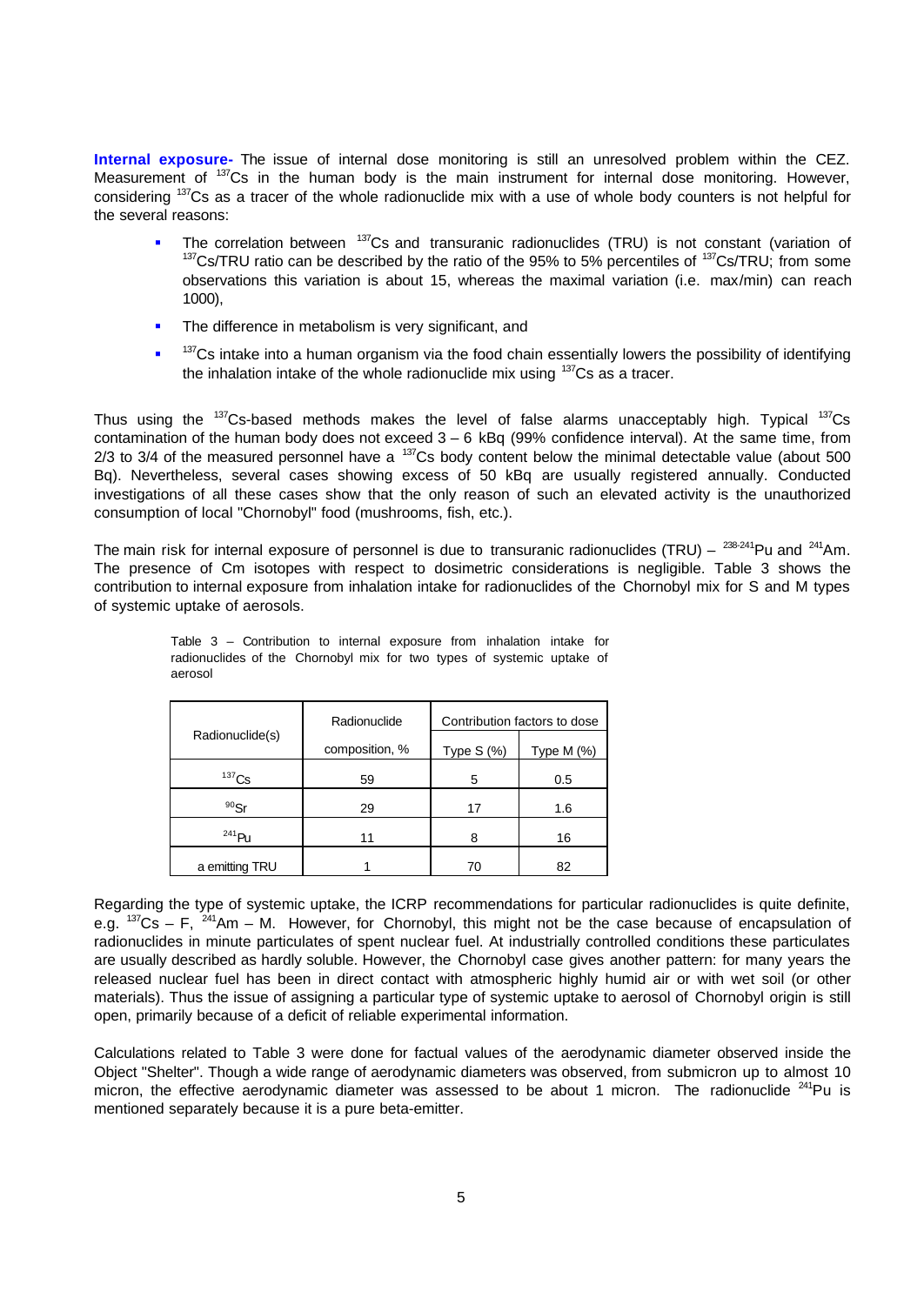Figure 3 - Statistics of daily urine excretion rate of 239, 240Pu, measured for workers of the Object Shelter Radiation Safety Shop.

Note 1: BPI – Biophysics Institute, Moscow, RPI – Radiation Protection Institute, Kiev;

Note 2: the number below or above each bar indicates number of measurements.



![](_page_5_Figure_4.jpeg)

Figure 4 – Distribution of the fecal daily excretion rate (FDER, mBq/day) of<sup>239, 240</sup>Pu, measured for workers of the Object Shelter Radiation Safety Shop by RPI in 2005.

Figure 3 and 4 show some available data for TRU individual internal dosimetry. Dose calculations show that the excretion values shown in the figures are meaningful and in certain realistic conditions might have meant exceeding of the dose limits.

Although research has been carried out for more than decade it should be noted that an applicable routine dosimetric method has yet to be developed. The main impartial obstacle on the way to implementing a practicable routine method for individual dose monitoring is a very high level of individual uncertainty of existing approaches. Since discussion on this issue is out of the scope of the given paper it can be definitely stated that there is still a need for future assistance and international expertise in this particular area.

# **Radiation Monitoring**

Radiation-ecological monitoring is provided by sampling of 4500-5000 probes a year as well as over 10000-11000 radionuclide analyses. The system of radiation-ecological monitoring in the exclusion zone covers 146 points of observations (personnel work places, landscape testing areas, hydrological points, near-surface atmosphere air sampling points and radioactive fallout points etc.), 138 ground-water observation wells, 11 settlements, and 28 points of the automated system for monitoring of radiological situation (ASMRS).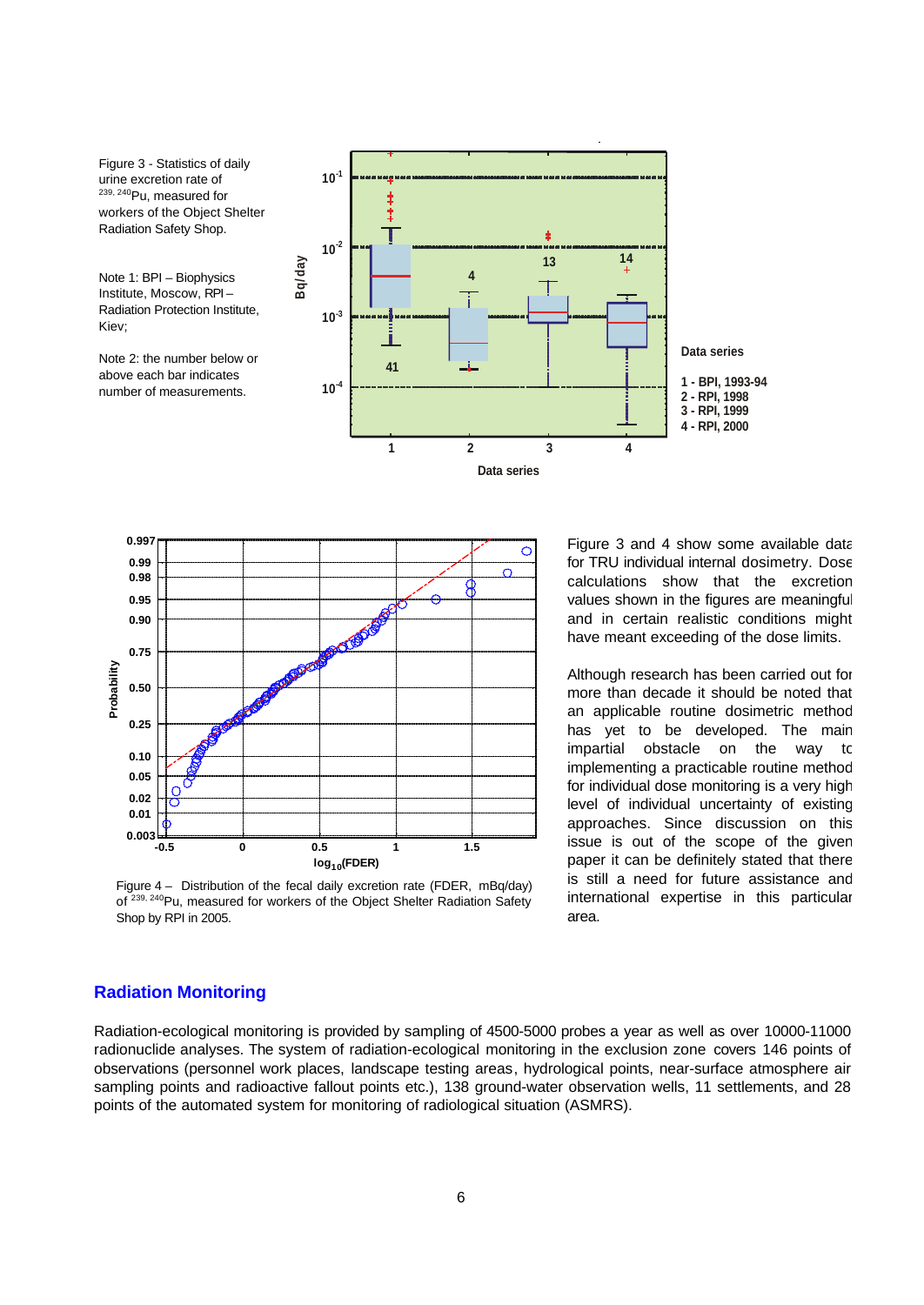Contamination of the CEZ is extremely heterogeneous, as can be seen from Table 4. There is in use a quite robust dose rate conversion factor for external dose assessment: 8E-11 Sv/h/(kBq/sq.m). This conversion factor is empirically inferred for CEZ conditions and can be used for outdoor work. The activity of Cs-137 in the surface soil is used in this case as a reference value.

| Soil contami-<br>nation, 137Cs<br>MBq $m^{-2}$ | Area<br>km <sup>2</sup> | <b>Relative</b><br>area, % | <b>Activity</b><br><b>PBq</b> | <b>Relative</b><br>activity, % |
|------------------------------------------------|-------------------------|----------------------------|-------------------------------|--------------------------------|
| 0.074                                          | 200                     | 7.7                        | 0.01                          | 0.3                            |
| 0.185                                          | 700                     | 26.9                       | 0.13                          | 2.2                            |
| 0.37                                           | 510                     | 19.6                       | 0.19                          | 3.3                            |
| 0.74                                           | 410                     | 15.8                       | 0.30                          | 5.3                            |
| 1.85                                           | 340                     | 13.1                       | 0.63                          | 10.9                           |
| 3.7                                            | 210                     | 8.1                        | 0.78                          | 13.5                           |
| 7.4                                            | 130                     | 5.0                        | 0.96                          | 16.7                           |
| 18.5                                           | 70                      | 2.7                        | 1.30                          | 22.4                           |
| 37.0                                           | 20                      | 0.8                        | 0.73                          | 12.7                           |
| > 37.0                                         | 10                      | 0.4                        | 0.74                          | 12.8                           |
| <b>TOTAL</b>                                   | 2600                    | 100.0                      | 5.77                          | 100.0                          |

Table  $4$  – Distribution of soil surface layer contamination of  $137Cs$  for 2002 within the borders of the CEZ and an estimate of the total dispersed activity

**Air -** The radiological state of the ground layer of atmospheric air is determined by soil contamination, meteorological conditions and human activity. <sup>137</sup>Cs prevails in radionuclide composition of aerosols at about 70 %. The volume concentration is averaged over  $1 - 2$  week period of time, with values in the vicinity of the Chornobyl NPP in the range of 10<sup>-5</sup> - 10<sup>-2</sup> Bq·m<sup>-3</sup>, at locations of radioactive waste management facilities up to 1 Bq·m<sup>-3</sup>, and in Chornobyl in the range of  $2x10^{-6} - 2x10^{-4}$  Bq·m<sup>-3</sup>. These levels are typical for natural resuspension of aerosol. Volume concentration values exceeding reference and permissible levels are observed as a rule during forest fires, dusts storms or works related to radioactive waste management (including works on the Object Shelter). In the last 10 years the maximal concentration of alpha emitting TRU of 50 Bq·m<sup>-3</sup> was registered in 1999 during work for B1-B2 beam stabilization at the Object Shelter.

Surface water - <sup>137</sup>Cs and <sup>90</sup>Sr are the main contributors to the radionuclide contamination of surface water. Since 1988 the <sup>90</sup>Sr concentration has prevailed over <sup>137</sup>Cs, being in recent years 60-75% of the total activity of river water. The concentration of these two radionuclides in Prypiat river water at the cross line of Chornobyl town has been stabilized in recent years, with averages for  $137$ Cs and  $90$ Sr of about 100 and 300 – 350 Bq·m<sup>-3</sup> respectively.

**Underground water -** Contamination of underground waters of Eocene and Lower Cretaceous aquifers with radionuclides of the Chornobyl origin is not registered plausibly. The concentration of  $137$ Cs and  $90$ Sr in water supply points of the Chornobyl NPP and Chornobyl town is in range  $3 - 16$  and  $4 - 26$  Bq·m<sup>-3</sup>, respectively. Outside the radioactive waste disposal site, the concentration of <sup>137</sup>Cs and <sup>90</sup>Sr of the Quarter aquifer is in the range  $40 - 70$  and  $100 - 300$  Bq·m<sup>-3</sup>, respectively. Inside the radioactive waste disposal sites the concentration of  $137$ Cs and  $90$ Sr in 2002 was observed in the range 40 – 500 and 100 – 1800 Bq·m<sup>-3</sup>, respectively. Inside the territory of so called sites for temporal localization of the radioactive wastes that were urgently created in 1986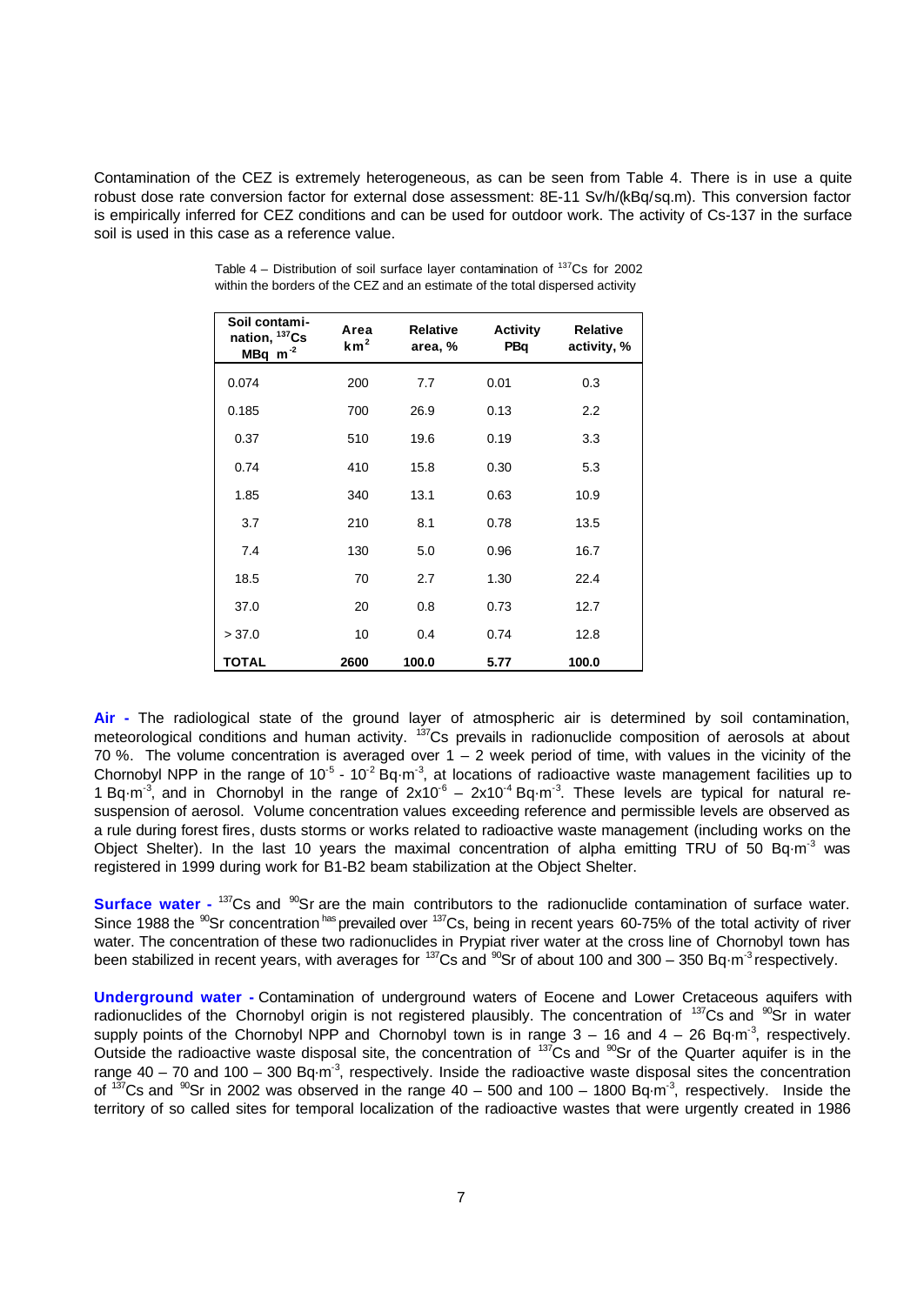(without complete civil engineering works) the considerable contamination of underground waters has continued: for  $^{137}$ Cs, up to 4 kBq $\cdot$ m $^{-3}$  and for  $^{90}$ Sr, in range of 200 – 400 kBq $\cdot$ m $^{-3}$ .

**Monitoring of squatter residences -** Foodstuff grown at squatter residences at different parts of the CEZ do not meet the requirements of the national standard for foodstuff DR-97. In the last years, the excess of DR-97 is observed at a level of 45% for  $137$ Cs in milk and 80% for  $90$ Sr in vegetables.

## **Change of Organization**

Having accomplished the historical circle Ukraine is uniting national efforts for undertaking the tasks facing it. As evidence, we have just this year witnessed the transfer of the Chornobyl NPP and the Chornobyl Exclusion Zone under the jurisdiction of a single Ministry for Emergency of Ukraine. In its turn this reorganization launched the discussion about creating a united regional radiation safety and radioecological monitoring service for the whole Zone. In this case some similar international experiences should be exchanged.

#### **Final Remark**

On the eve of the  $20<sup>th</sup>$  anniversary of the tragic event – explosion of the fourth reactor block of the Chornobyl NPP – no one can say that the main goal of the remedial actions – transfer of all the highly radioactive spots including the Object Shelter into a safe controllable state – has yet been attained.

![](_page_7_Figure_6.jpeg)

#### **Map of surface soil Cs-137 contamination in the CEZ (December 2002)**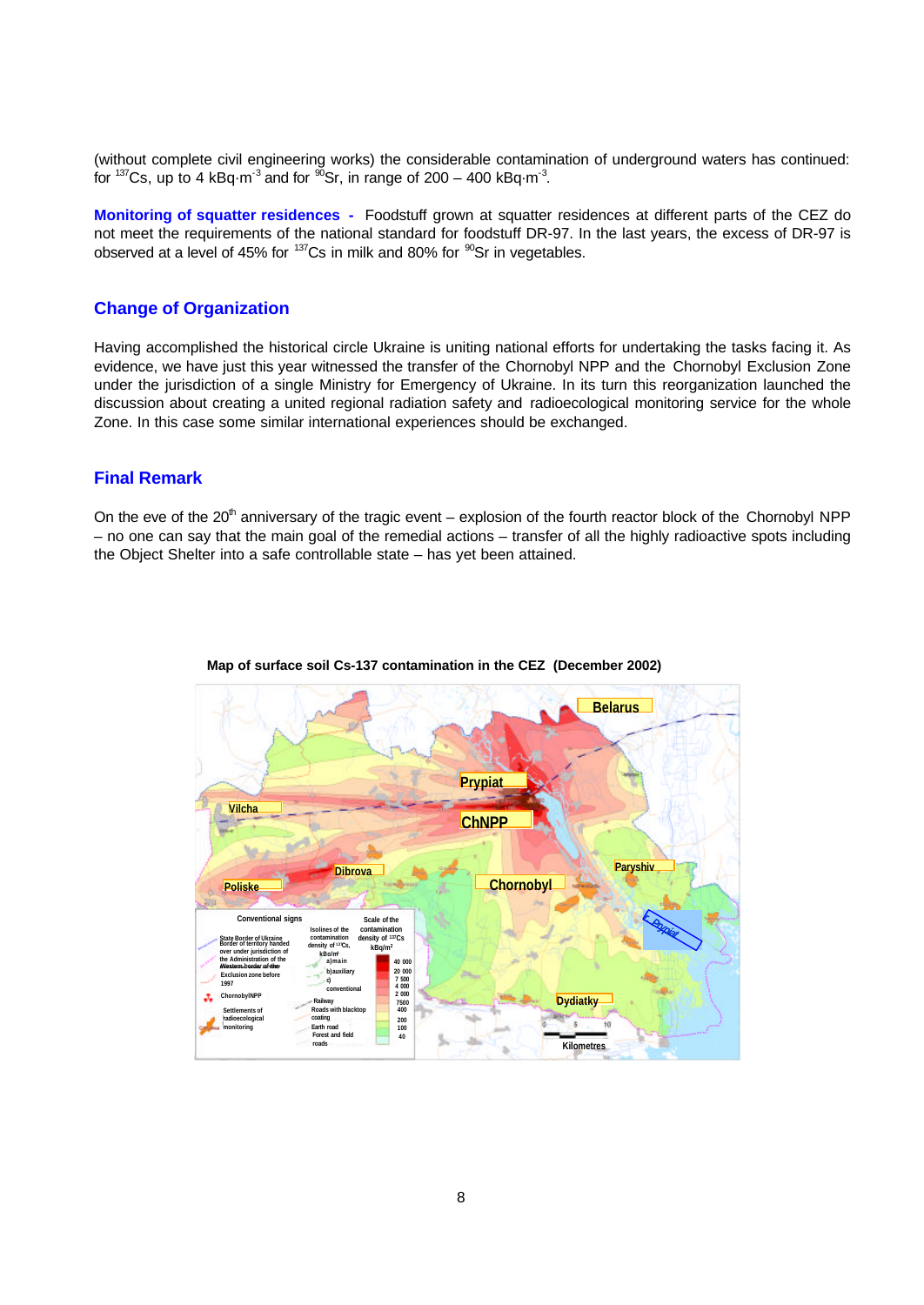# **Stakeholders and Radiation Protection: Lessons from 20 Years after Chernobyl**

The NEA has for some time actively addressed the issues and implications arising from the Chernobyl accident. The attached bibliography lists the reports related directly to the accident, as well as those related to improving emergency planning, preparedness and management in NEA member countries. The NEA's latest work in this area concerns the learning of lessons related to the interactions of radiation protection professionals with stakeholders affected by large-scale contamination. Although the Chernobyl-affected populations (in Belarus, Norway and the UK) were the subject of this work, the lessons would be applicable to any accidental or terroristcaused large-scale contamination situation. The report will be published in mid 2006.

The NEA report shares the experiences of radiation protection professionals who used stakeholder involvement to reach out, in the twenty years since the 16 April 1986 accident, to some residents living in the radioactively contaminated environment near to the accident site, notably in Belarus, to assist them to become knowledgeable and active managers of their radiation exposures. This more humanized approach to decisionframing and issue resolution, using stakeholder involvement instead of the more traditional and prescriptive topdown approach to managing such a situation allowed the affected residents to gain greater control over and feel more positive about their future and thus enhance their quality of life. As an example of the effects much further afield, the report also covers impacts in Norway and the UK and how stakeholders were involved in these locations. The lessons learned in dealing with the aftermath of the accident have broad application to any situation with the potential to expose people or populations to risk from a release of toxins to the environment.

Starting from an overview on the Chernobyl accident and its impacts in the affected areas, and on actions taken by the NEA to enhance emergency preparedness in response to the accident, the report then provides an historical perspective on the transition from top-down management during the crisis phase of the accident, to more participatory management during recovery and rehabilitation using stakeholder involvement in pilot projects. Examples of how stakeholder involvement enhanced the lives of various stakeholders in responding to the challenges of living with contamination are presented, as well as an overview of the key lessons learned in stakeholder involvement. An account of the evolution of the NEA International Emergency Exercise (INEX) program to enhance international and national preparedness to nuclear emergencies is included. Finally, the report discusses the role of the radiation protection professional and presents possible opportunities for implementing lessons learned in stakeholder involvement to further define the role and responsibilities of the radiation protection professional of the future.

The report also shows the complexity of dealing with long lasting contamination for all parties, and particularly for the radiation protection profession, for which stakeholder involvement becomes a key tool of first consideration in establishing a more inclusive and open decision process to lead to sustainable decisions. The use of stakeholder involvement however calls for new expertise for policy makers and the radiation protection and other professionals in order to assure its successful implementation.

#### **NEA International Nuclear Emergency Exercises: INEX 3**

Twenty years after the Chernobyl accident, consequence management remains a difficult challenge for emergency managers. To address this, the INEX 3 tabletop exercises were developed by NEA and conducted in 2005 by its member countries and other invited participants. Earlier INEX series focused primarily on the shortterm phase of a nuclear emergency. The INEX 3 series examined the decision-making processes employed after serious radiation contamination has taken place based on a generic "footprint" radiation contamination pattern. Seventeen participating countries used this footprint to examine how they might, following such contamination, implement agricultural countermeasures, apply food restrictions, adopt countermeasures such as travel, trade and tourism controls, deal with public information and move towards recovery. A workshop to evaluate the results of the exercises will be held in May 2006 in Paris. Participants will share their national experiences, analyse the basis for commonalities and differences in approaches, and the implications of any differences on decisions, and identify strategies for ways forward.